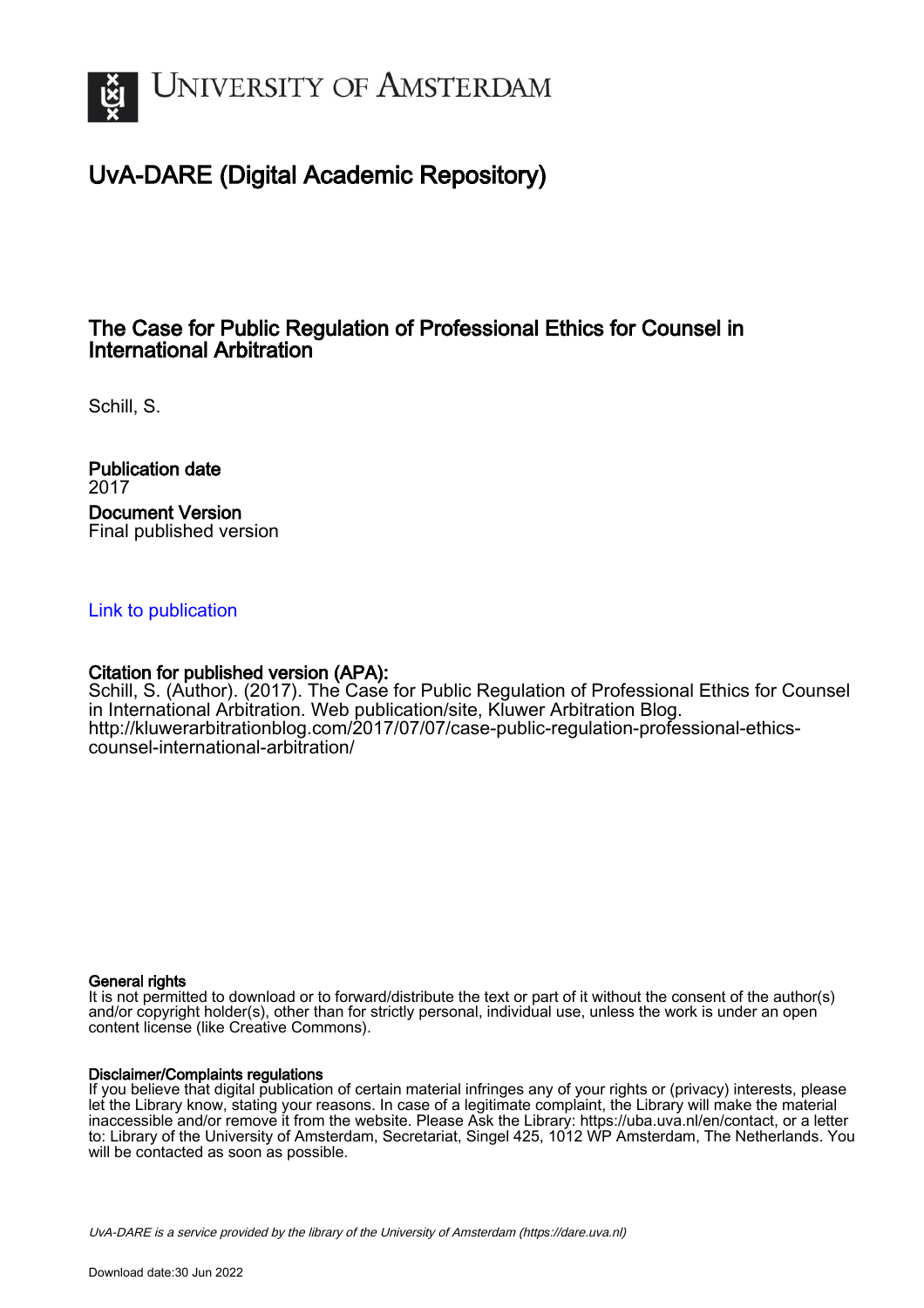# **[The Case for Public Regulation of](http://arbitrationblog.kluwerarbitration.com/2017/07/07/case-public-regulation-professional-ethics-counsel-international-arbitration/) [Professional Ethics for Counsel in](http://arbitrationblog.kluwerarbitration.com/2017/07/07/case-public-regulation-professional-ethics-counsel-international-arbitration/) [International Arbitration](http://arbitrationblog.kluwerarbitration.com/2017/07/07/case-public-regulation-professional-ethics-counsel-international-arbitration/)**

## **[Kluwer Arbitration Blog](http://arbitrationblog.kluwerarbitration.com)**

July 7, 2017

[Stephan Schill](http://arbitrationblog.kluwerarbitration.com/author/stephan-schill/) [\(Amsterdam Center for International Law, University of Amsterdam\)](http://www.uva.nl/en/disciplines/law)

Please refer to this post as: Stephan Schill, 'The Case for Public Regulation of Professional Ethics for Counsel in International Arbitration', Kluwer Arbitration Blog, July 7 2017, http://arbitrationblog.kluwerarbitration.com/2017/07/07/case-public-regulation-professional-ethics-cou nsel-international-arbitration/

### **Who Should Regulate the International Bar?**

The regulation of professional ethics of the international bar is among the most hotly debated issues in international arbitration (inter-state, investor-state, and commercial). It reflects the regulatory gap that has developed as proceedings before international courts and tribunals have proliferated and counsel diversified. Addressing this issue is crucial, as diverging national regulation as well as a lack of clarity about acceptable standards of conduct may jeopardize the integrity and effectiveness of proceedings and cast the legitimacy of the administration of international justice into doubt.

So far, the debate on professional ethics in international arbitration has focused on both developing the basic conceptual and normative framework and producing codes of conduct that are workable and acceptable in practice. It has brought about thorough academic studies, such as those of [Catherine](https://global.oup.com/academic/product/ethics-in-international-arbitration-9780195337693?cc=de&lang=en&) [Rogers](https://global.oup.com/academic/product/ethics-in-international-arbitration-9780195337693?cc=de&lang=en&) and [Arman Sarvarian](https://global.oup.com/academic/product/professional-ethics-at-the-international-bar-9780199679461?cc=de&lang=en&), and detailed codes of conduct, including the [2010 Hague Principles](http://www.ucl.ac.uk/laws/cict/docs/Hague_Sept2010.pdf), the [2013 IBA Guidelines,](http://www.ibanet.org/Publications/publications_IBA_guides_and_free_materials.aspx) and the Guidelines for Party Representatives annexed to the [2014 LCIA](http://www.lcia.org/dispute_resolution_services/lcia-arbitration-rules-2014.aspx) [Arbitration Rules.](http://www.lcia.org/dispute_resolution_services/lcia-arbitration-rules-2014.aspx)

Less addressed are questions of who should regulate professional ethics in international proceedings and who has the legitimacy to do so. Much of the present debate is based on the widespread assumption, if not agreement, that private bodies and professional self-regulation are the institutions and instruments best suited to address the regulatory gap. Public actors—international courts and tribunals, as well as international organizations such as the [Permanent Court of Arbitration](https://pca-cpa.org/) (PCA) or the [International Centre for Settlement of Investment Disputes](https://icsid.worldbank.org/en/) (ICSID)—are rarely considered as potential regulators of counsel conduct and enforcers of sanctions for misconduct. This is all the more surprising as these actors are uniquely positioned to play a key role in the regulation of the international bar.

### **Public Regulation versus Self-Regulation or National Approaches**

Ensuring the integrity and efficiency of international proceedings by upholding basic procedural principles is an objective that seems best pursued by regulation through international courts, tribunals, or administering institutions, as opposed to private (professional) organizations or national bar associations. The particular advantage of international courts, tribunals, and administering institutions, especially those that have broad membership, such as the PCA or ICSID, is that they are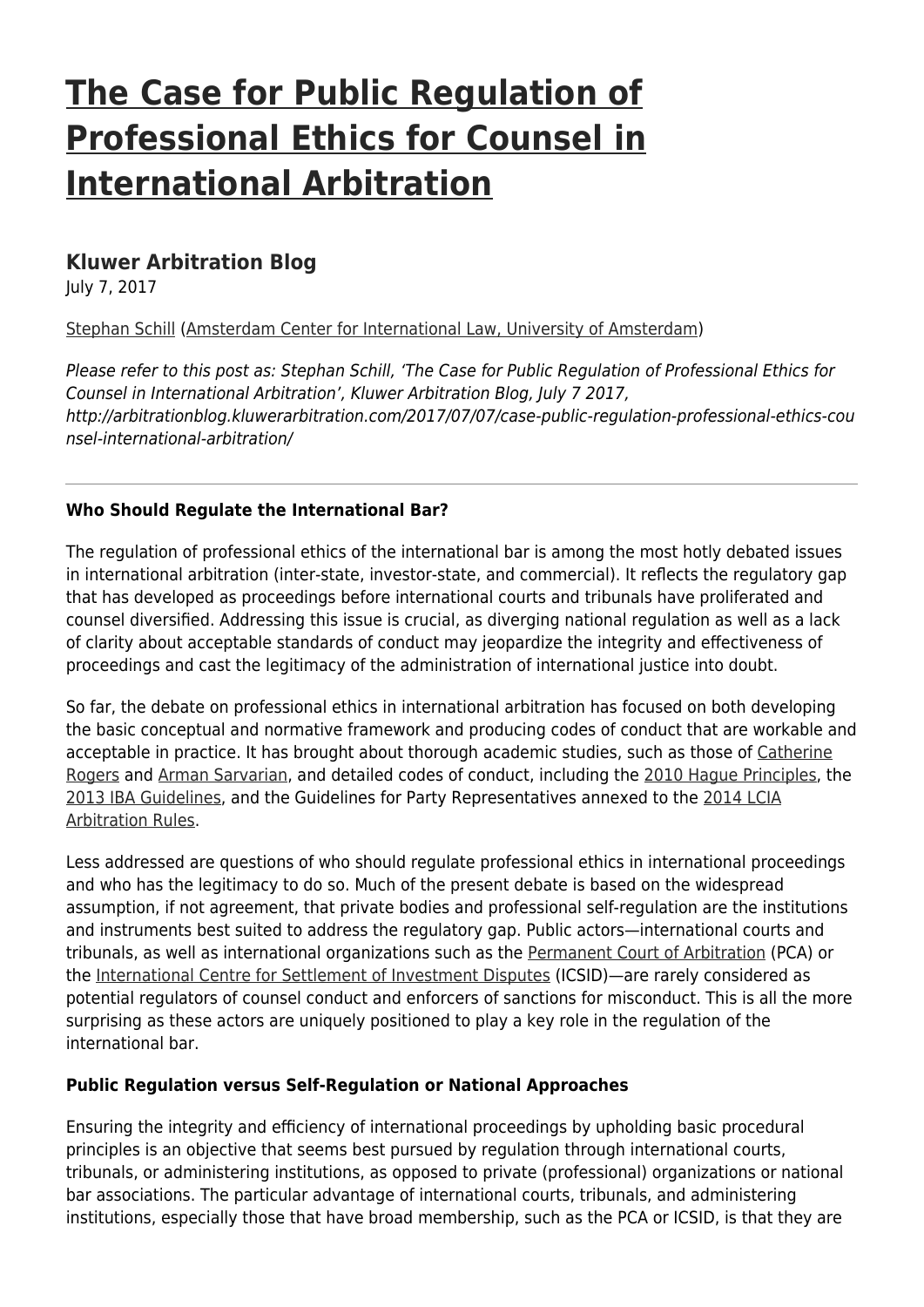public actors serving a public purpose in the peaceful settlement of international disputes,.

Public institutions are particularly well placed to address those aspects of professional ethics that concern the relationship between counsel and court (or tribunal) and therefore form part of the law of procedure. Examples of this category include the nature and scope of counsel duties with respect to the presentation of truthful evidence, questions concerning the preparation of witnesses, and the permissibility of ex parte communications between counsel and court or tribunal. International courts, tribunals, and administering institutions are less suited to regulate other aspects of professional ethics, such as the regulation of the legal services market to ensure equal and fair competition among counsel and to protect clients' interests against professional malpractice.

In contrast, arbitral tribunals face limitations in developing rules on professional ethics, due to their one-off nature and the resulting risk of fragmentation. Likewise, administering institutions that are in essence organs of the international business community face limitations in terms of the legitimacy they can confer on the regulation of the international bar. Regulation by such bodies may be seen in the eyes of the general public as self-serving instruments that have the 'private' interest of international lawyers in mind, rather than the 'public' interest of the international community in the administration of justice. Public regulation of counsel conduct in international proceedings would alleviate that concern. Furthermore, in the absence of some other international body in charge, only an international court, tribunal, or administering institution would be able to ensure that all actors appearing in international proceedings are subject to the same rules of professional conduct.

While largely public, national regulation of professional ethics also has important limitations. Allocating responsibility to regulate counsel conduct and sanction breaches to national bar associations or state courts cannot provide a level playing field in international proceedings. National institutions may establish different rules, administer identical rules differently, and differ in their enforcement and sanctioning practices. Additionally, such regulation would not reach non-lawyers appearing as counsel before an international court or tribunal. At least in theory, giving national institutions power to regulate counsel conduct and sanction breaches could also undermine the integrity of international proceedings. Conceivably, national institutions could be captured by one of the (state) parties to an international proceeding and used to sabotage the proceeding by taking action against the opposing party's counsel. Such a result would be avoided if international courts, tribunals, or administering institutions were in charge of developing and administering rules for counsel conduct in international proceedings.

### **Regulatory Power of International Courts and Tribunals**

International courts and tribunals are not only well placed to ensure uniform and legitimate regulation of counsel conduct in international proceedings, they also possess the legal authority and competence to develop and enforce such rules. Rules governing counsel conduct in relation to an impending or ongoing international proceeding can be enacted as part of the competence to 'lay down rules of procedure' that many international courts and tribunals are expressly given. Examples include Article 30(1) of the [Statute of the International Court of Justice](http://www.icj-cij.org/documents/?p1=4&p2=2) (ICJ) or Article 16 of the [Statute](https://www.itlos.org/fileadmin/itlos/documents/basic_texts/statute_en.pdf) [of the International Tribunal for the Law of the Sea](https://www.itlos.org/fileadmin/itlos/documents/basic_texts/statute_en.pdf).

Such competence encompasses not only questions concerning the organization of hearings, the presentation of evidence, and the decision-making process of the court or tribunal, but also the procedural rights and obligations of the parties and the standards of conduct for their counsel in relation to the proceedings. Thus, on the basis of Article 30(1) of its Statute, the ICJ has laid down in its [Practice Directions](http://www.icj-cij.org/documents/index.php?p1=4&p2=4&p3=0) some, albeit limited, standards of conduct for counsel. Similarly, under the competence conferred to ICSID's Administrative Council under Article 6(1)(c) of the ICSID Convention to 'adopt the rules of procedure for … arbitration proceedings,' rules on counsel conduct could be